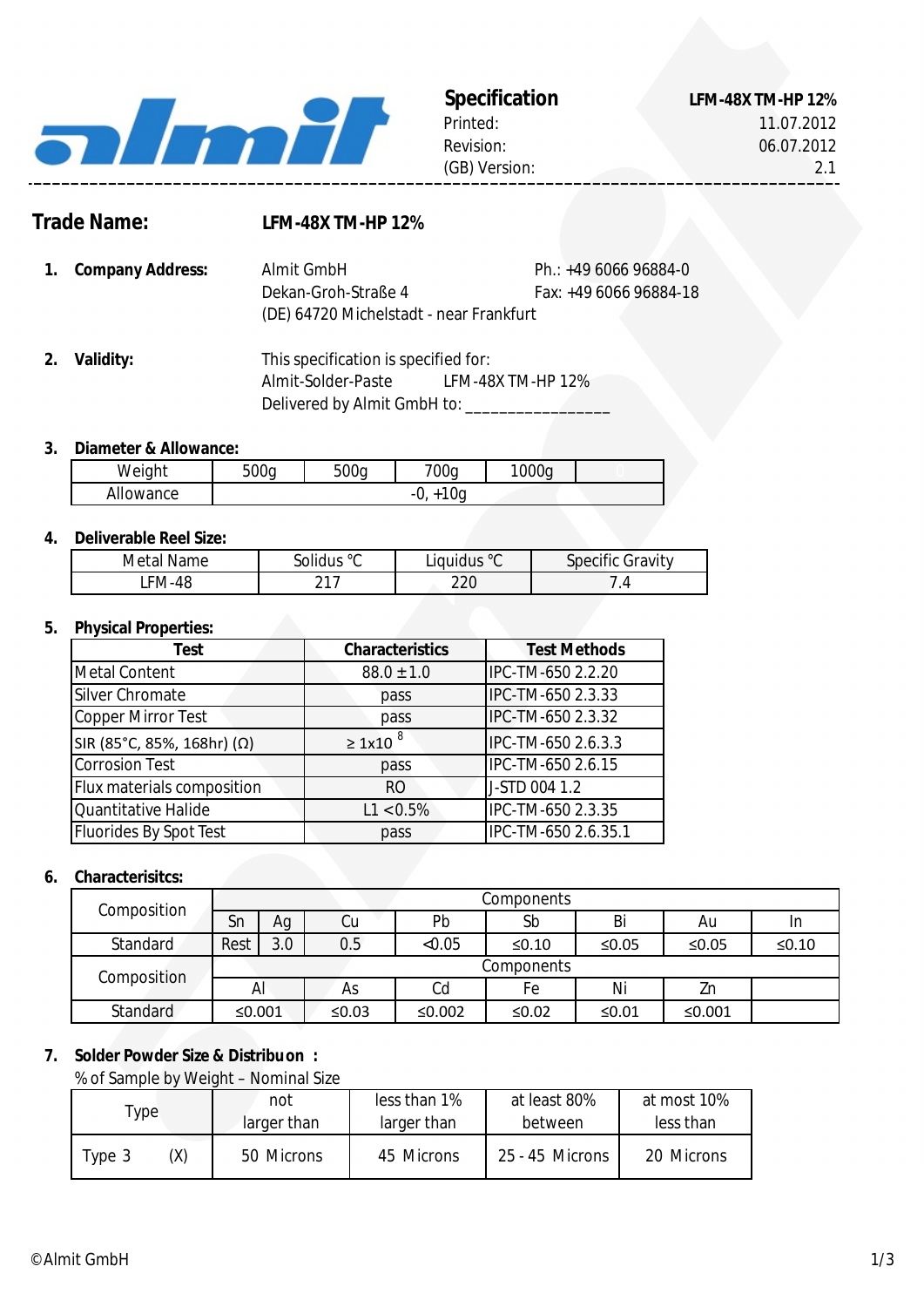#### **8. Lot-Size:** A single lot contains 500kg which is the amount of one melting.

# **9. Quality and Inspecon :**

Inspecon items are applied to each lot as follows :

| Test<br>No.    | Inspection Item          | Contents                                                        | Standard                                                          |                         |
|----------------|--------------------------|-----------------------------------------------------------------|-------------------------------------------------------------------|-------------------------|
| 1              | Appearance               | Color                                                           | Comparison with Limit Specimen                                    |                         |
| $\overline{2}$ | Weight                   | Net Weight                                                      | $-0; +10$                                                         | (g)                     |
| 3              | Solder Powder Size       | $25 - 45 \mu m (X)$                                             | $90 \leq$                                                         | (wt%)                   |
|                |                          | Sn                                                              | Rest                                                              | $(wt\%)$                |
| 4              |                          | Ag                                                              | $3.0 \pm 0.2$                                                     | $(wt\%)$                |
|                | <b>Metal Composition</b> | Cu                                                              | $0.5 \pm 0.1$                                                     | $(wt\%)$                |
|                |                          |                                                                 |                                                                   | (wt%)                   |
| 5              |                          | <b>Flux Content</b>                                             | $12.0 \pm 0.5$                                                    | $(wt\%)$                |
| 6              |                          | <b>Solder Balling Test</b>                                      | Comparison with Limit Specimen                                    |                         |
| 7              | Characteristics          | Viscosity<br>(Spiral type, 10rpm, 25°C)<br>$(IPC-650-2.4.34.3)$ | $200000 \pm 30000$<br>$200 \pm 30$                                | (cps)<br>$(Pa \cdot s)$ |
| 8              |                          | Solderability on Cu-Plate                                       | Comparison with Limit Specimen                                    |                         |
| 9              |                          | <b>Dryness</b>                                                  | Chalk powder should be easily<br>removed from each test specimen. |                         |

\*Straight lines of solder paste are printed on a JIS-2 type substrate then reflowed. The reflowed solder is examined with a stereo microscope at 30X magnification. No more than 2 solder balls larger than one fifth the size of the pattern gap is allowed per gap.

### **10. Packing:**

|       | Individual Package      | Outer Package    |               |  |
|-------|-------------------------|------------------|---------------|--|
| Unit  | Packing                 | Unit             | Packing       |  |
| 500g  | Polyethylene bottle     | 10kg ; 20kg      |               |  |
| 500g  | 6 oz Catridge           | 10 <sub>kq</sub> |               |  |
| 700g  | <b>Proflow Cassette</b> | 7kg ; 14kg       | Cardboard Box |  |
| 1000g | 12 oz Catridge          | 10 <sub>kq</sub> |               |  |
|       |                         |                  |               |  |

### **11. Identification:**

|                    | Polyethylene bottle                     | Cardboard        |
|--------------------|-----------------------------------------|------------------|
| Name               | Almit-Solder-Paste<br>LFM-48X TM-HP 12% | same as the left |
| Lot Nr.            | (Ex.) 120119-9                          | dto.             |
| Solder Powder Size | $25 - 45 \mu m$                         | dto.             |
| Date of Mfg.       | (Ex.) 19.01.2012                        | dto.             |
| Net Weight         | (EX.)<br>500g                           | dto.             |
| Maker              | Nihon Almit Co. Ltd.                    | dto.             |

### **10. Nihon Almit Co. Ltd.** Almit Bldg., 2-14-2 Yayoicho, Nakano-ku, Tokyo, Japan